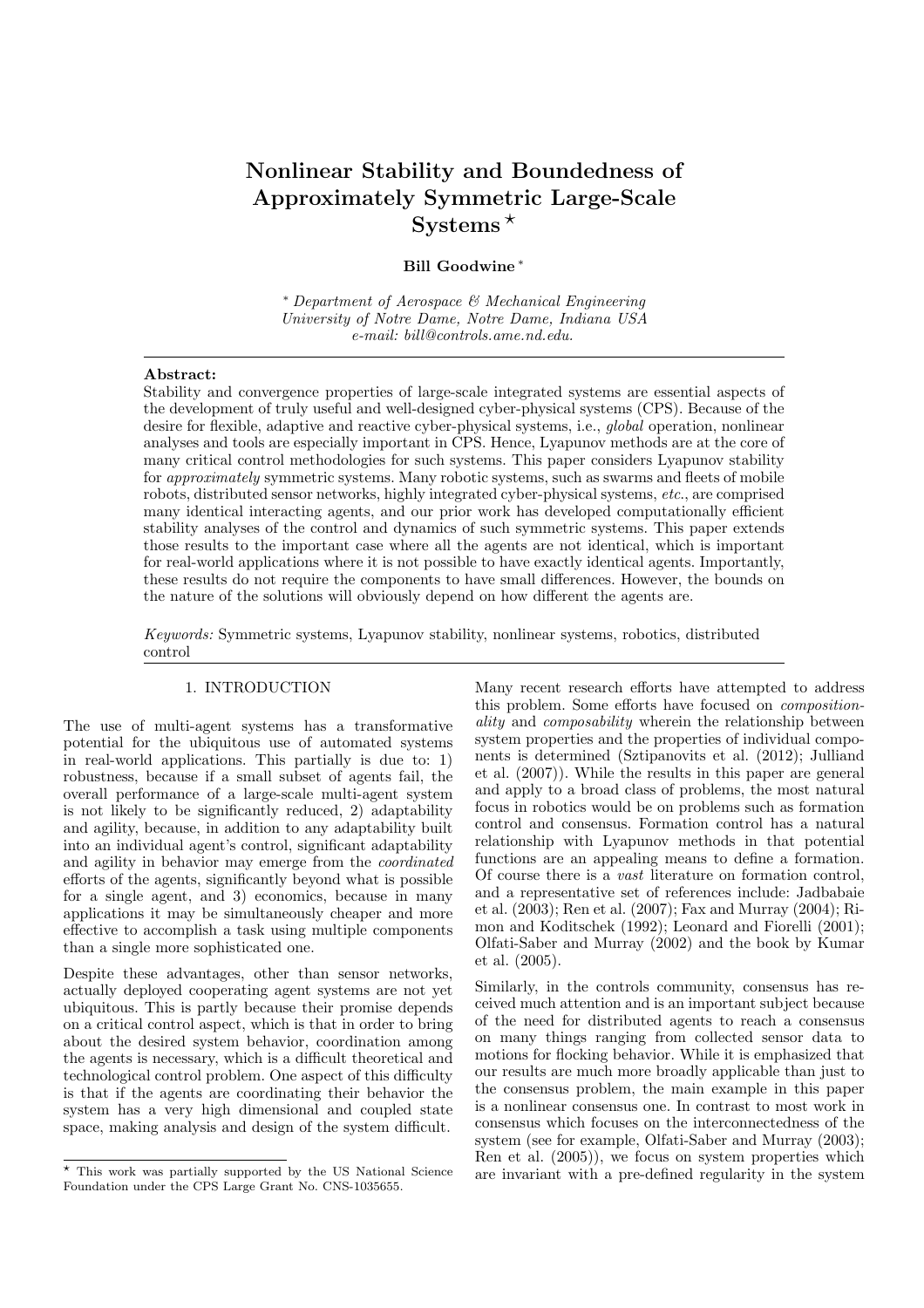

Fig. 1. System building block in one spatial dimension.

structure with an emphasis on robustness when the system is not exactly symmetric.

Prior work of the author has focused on control of symmetric systems: Goodwine and Antsaklis (2013); McMickell and Goodwine (2003b, 2002, 2003a, 2007, 2001); McMickell et al. (2003). The precise meaning of a symmetric system will be defined subsequently, but the simplest example is a system that is composed of identical agents interacting with each other in a highly-structured manner. In such a case, it makes sense that the equations of motion for the system will exhibit significant structure which may be exploited for analysis and design in control.

One shortcoming of the existing work is that it requires the system to be exactly symmetric in that all the agents must either be identical (at least diffeomorphically). This work is part of a series of efforts to extend those results to the case where the agents in the system are only approximately symmetric. This will encompass the realities that it is not possible in the real world to have agents that are exactly identical as well as the fact that it may be desirable for the agents to differ. Closely related current work by the author includes Goodwine (2013).

## 2. SYMMETRIC AND APPROXIMATELY SYMMETRIC SYSTEMS

This section is a summary of our results from Goodwine and Antsaklis (2013) and gives an overview of symmetric systems and the relationship among symmetric systems with different numbers of components. It also extends these to allow for additive symmetry-breaking terms to each component.

Consider the "building block" for symmetric systems illustrated in Figure 1. The  $w^+(t)$  and  $w^-(t)$  signals are the outputs from the component and u,  $v^-(t)$  and  $v^+(t)$ are the inputs. The signals  $v^{\pm}$  represent coupling with the other components and  $u$  are the control inputs. We wish to consider fully nonlinear symmetric systems of the form

$$
\dot{x}_i(t) = f_i(x_i(t)) + \sum_{j=1}^{m_i} g_{i,j}(x_i(t))u_{i,j}(t)
$$
  

$$
w_i^-(t) = w_i^-(x_i(t)), \qquad w_i^+(t) = w_i^+(x_i(t)).
$$
 (1)

If the system is controlled via feedback, the control input for component  $i$  in Equation 1 may depend on the outputs from the neighbors, which can be expressed by

$$
u_{i,j}(t) = u_{i,j} \left( x_i(t), w_{i-1}^+(x_{i-1}(t)), w_{i+1}^-(x_{i+1}(t)) \right). \tag{2}
$$

The block in Figure 1 has only  $+$  and  $-$  inputs and outputs, so we consider systems defined on groups in



Fig. 2. System topology for Example 1.

order to allow systems with a more general interconnection structure. Recall, that a group is a set, G with

- (1) a binary associative operation,  $G \times G \to G$ ,
- (2) an identity element e such that  $eg = ge = g$  for all  $g \in G$ , and
- (3) for every  $g \in G$  there exists an element  $g^{-1} \in G$  such that  $gg^{-1} = g^{-1}g = e$ .

Let  $|G|$  denote the number of elements in a set G.

Following the development in Recht and D'Andrea (2004), interconnections in systems we consider will be represented by a set of *generators*, denoted by  $X$ . If  $X$  is a subset of a group  $G$ , then the smallest subgroup of  $G$  containing  $X$ is called the *subgroup generated by X*. For the rest of this paper assume that  $G$  itself is the group generated by  $X$ and that if  $s \in X$ , then  $s^{-1} \in X$  as well. Relations define constraints among the generators, and are of the form  $s_1s_2...s_m = e \text{ for } s_1,...,s_m \in X.$  Finally, we represent systems by a Cayley graph, which is a graph with vertices that are the elements of a group,  $G$ , generated by the subset X, with a directed edge from  $g_1$  to  $g_2$  if  $g_2 = sg_1$  for some  $s \in X$  (see Rotman (1995)). A directed edge from node  $g_1$  to  $g_2$  represents that a coupling input to  $g_2$  is equal to an output from  $q_1$ .

The following example will be developed throughout this paper. It has a similar interconnection structure to the formation control problem we have published in Goodwine and Antsaklis (2013), but the dynamics are for a consensus problem rather than formation control.

Example 1. Consider the system with the Cayley graph illustrated in Figure 2. Each vertex has edges connecting to four other vertices and hence the system is generated by four elements. Let g denote a vertex, *i.e.*,  $g \in$  $\{-2,-1,0,1,\ldots,N-3\} = G$ . Consider the generators  $X = \{-2, -1, 1, 2\}$ , the group operation to be addition and the relation  $s^N = e = 0$ . This relation makes the group operation of addition to be  $mod N$ , and hence the group is the quotient of the set of integers  $\mathbb Z$  where elements of  $\mathbb Z$ that differ by an integer multiple of N are equivalent.  $\Diamond$ 

Next, we develop some notation. For a system on the group G with generators  $X = \{s_1, s_2, \ldots, s_{|X|}\}, \text{let } x_g \text{ denote the }$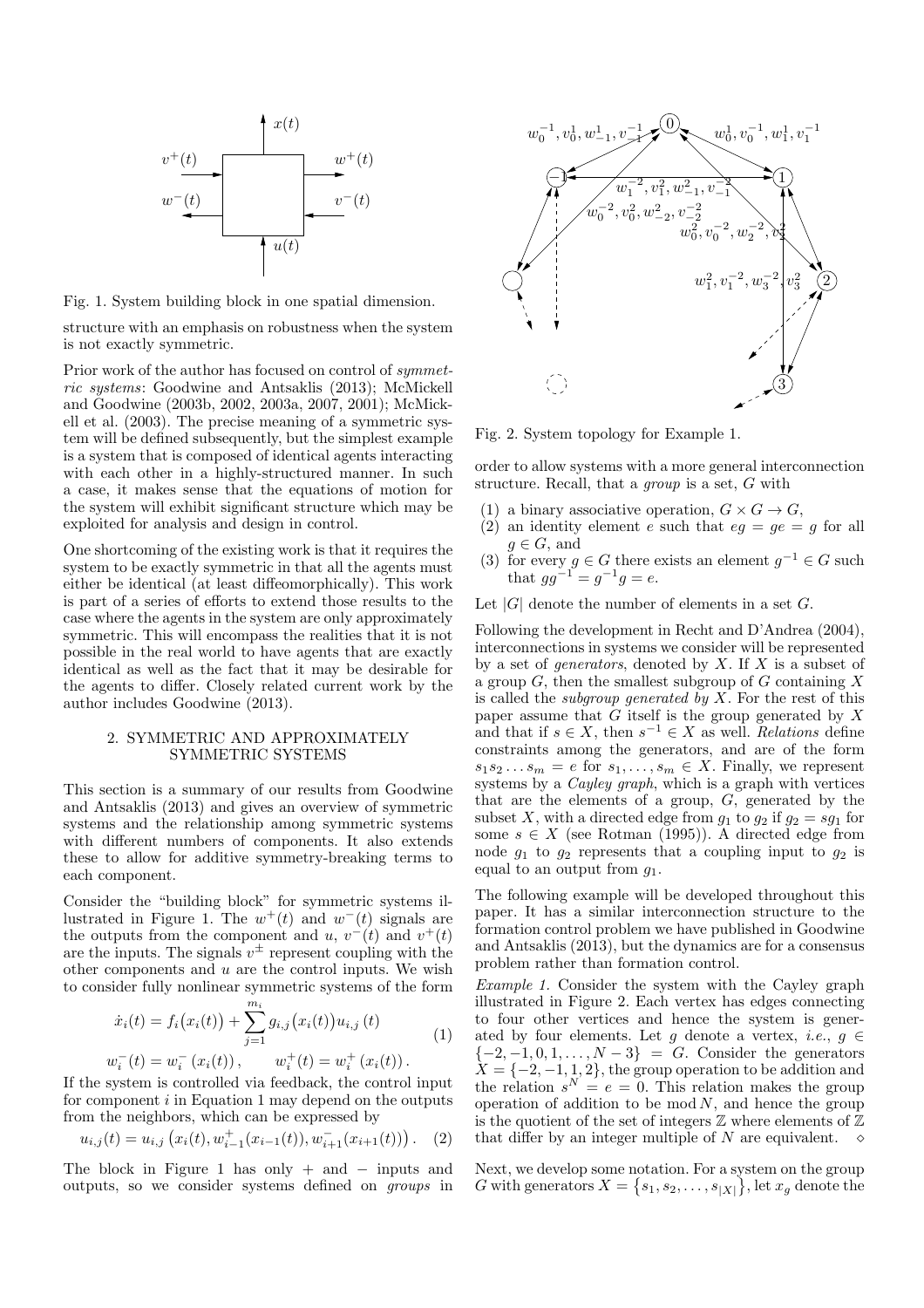states corresponding to  $g \in G$ ,  $Xg = \{s_1g, s_2g, \ldots, s_{|X|}g\}$ denote the neighbors of component  $g \in G$ ,  $x_{Xg}$  denote the states of the neighbors of  $g \in \tilde{G}$ , and  $x_{XXg}$  denote the states of the neighbors of the neighbors, etc. For a component g, let  $\{w_g^{s_1}, w_g^{s_2}, \ldots, w_g^{s_{|X|}}\}$  denote of outputs, and correspondingly let  $\{v_g^{s_1}, v_g^{s_2}, \ldots, v_g^{s_{|X|}}\}$  denote the inputs. In this more general setting, the dynamics of a component,  $g \in G$  are represented by

$$
\dot{x}_g(t) = f_g(x_g(t))
$$
\n
$$
+ \sum_{j=1}^{m_g} g_{g,j}(x_g(t)) u_{g,j}(x_g(t), v_g^{s_1}(t), \dots, v_g^{s_{|X|}}(t))
$$
\n
$$
w_g^s(t) = w_g^s(x_g(t)),
$$
\n(3)

for all  $s \in X$ .

Definition 1. A system with with dynamics given by Equation 3 has periodic interconnections if

$$
v_g^s(t) = w_{s^{-1}g}^s(x_{s^{-1}g}(t)),
$$
\n(4)

for all  $g \in G$  and  $s \in X$ . Furthermore, if

$$
f_{g_1}(x) = f_{g_2}(x), \t g_{g_1,j}(x) = g_{g_2,j}(x), \t (5)
$$
  

$$
w_{g_1}^s(x) = w_{g_2}^s(x), \t m_{g_1} = m_{g_2} = m
$$

for all  $s \in X$ ,  $g_1, g_2 \in G$ ,  $x \in \mathbb{R}^n$  and  $j \in \{1, \ldots, m\}$ , then G has symmetric components. Finally, if the control laws also satisfy

$$
u_{g_1,j}\left(x_1, w_{s_1^{-1}g_1}^{s_1}(x_2), \dots, w_{s_{|X|}^{-1}g_1}^{s_{|X|}}(x_{|X|+1})\right) =
$$
  

$$
u_{g_2,j}\left(x_1, w_{s_1^{-1}g_2}^{s_1}(x_2), \dots, w_{s_{|X|}^{-1}g_2}^{s_{|X|}}(x_{|X|+1})\right) \quad (6)
$$

for all  $g_1, g_2 \in G, j \in \{1, ..., m\}, s \in X$  and  $(x_1, x_2, \ldots, x_{|X|+1}) \in \mathbb{R}^n \times \mathbb{R}^n \times \cdots \times \mathbb{R}^n$  then the system is called a *symmetric system on*  $G$ .

Remark 1. Definition 1 provides the natural mathematical requirements for the agents to be "the same". Equation 4 simply requires that the coupling inputs to agent  $q$  are the outputs from the corresponding neighbors, the equations in 5 require the dynamics of each agent to be identical and Equation 6 requires the feedback control laws be identical for each agent.

Example 2. We will return to Example 1 and add dynamics to each component. We will take the equation of motion for the ith agent to be in a modified nonlinear consensus form

$$
\dot{x}_i = u_i = k \sum_{j \in \mathcal{N}} (x_j - x_i)^3 - x_i \tag{7}
$$

where  $\mathcal{N} = \{i-2, i-1, i+1, i+2\} \pmod{N}$ . We will show this is a symmetric system.

In Example 1 we showed that this be represented by the graph illustrated in Figure 2 with

$$
G = \{-2, -1, 0, 1, 2, \ldots, N-3\},\,
$$

the group operation to be addition and  $X = \{-2, -1, 1, 2\}$ with the relation  $s^N = 0, N \geq 5$ . Also observe from Equation 7, the control for robot  $i$  depends on its own state as well as the states for robots  $i - 2$ ,  $i - 1$ ,  $i + 1$  and  $i + 2$ , which are equivalent to the four generators. Hence, define all four outputs for robot  $i$  to be the vector of the robot's position, *i.e.*,  $w_i^s = x_i$  where  $s \in X = \{-2, -1, 1, 2, \}$ . Define the inputs to  $i \in \{-2, -1, ..., N-3\}$  to be  $v_i^s = x_{i+s}$ ,  $s \in \{-2, -1, 1, 2\}$  which satisfies Equation 4. The dynamics, as given in Equation 7 satisfy Equation 5. Finally,

the feedback law given in Equation 7 satisfies Equation 6. Because these hold for all  $i \in \{-2, -1, 0, \ldots, N-3\}$  the system is a symmetric system.

Now, we will define two systems to be *equivalent* if they are symmetric with identical components which are interconnected in the same manner, but possibly with a different number of components. This will allow us to either "build up" or reduce the size of a system by adding or removing components, respectively. Because interconnections are defined by the generators if the two systems have the same generators, then any new agent will have the same relationship with its neighbors.

Definition 2. Two symmetric systems on the finite groups  $G_1$  and  $G_2$  are *equivalent* if  $G_1$  and  $G_2$  are generated by the same set of generators,  $X$ ,

$$
f_{g_1}(x) = f_{g_2}(x), \qquad g_{g_1,j}(x) = g_{g_2,j}(x),
$$
  

$$
w_{s^{-1}g_1}^s(x) = w_{s^{-1}g_2}^s(x)
$$
 (8)

and the feedback part of the control laws satisfy

$$
u_{g_1,j}\left(x_1(t), w_{s_1^{-1}g_1}^{s_1}(x_2(t)), \dots, w_{s_{|X|}^{-1}g_1}^{s_{|X|}}(x_{|X|+1}(t))\right) =
$$
  

$$
u_{g_2,j}\left(x_1(t), w_{s_1^{-1}g_2}^{s_1}(x_2(t)), \dots, w_{s_{|X|}^{-1}g_2}^{s_{|X|}}(x_{|X|+1}(t))\right) \tag{9}
$$

for all  $g_1 \in G_1, g_2 \in G_2, s \in X, x \in \mathbb{R}^n$ , for all  $g_1 \in G_1$ ,  $g_2 \in G_2$ ,  $s \in X$ ,  $x \in \mathbb{R}^n$ ,<br>  $(x_1, x_2, \ldots, x_{|X|+1}) \in \mathbb{R}^n \times \mathbb{R}^n \times \cdots \times \mathbb{R}^n$  and  $j \in$  $\{1, \ldots, m\}$  where  $m = m_{q_1} = m_{q_2}$ . .  $\hfill\Box$ 

Example 3. Continuing Example 2 consider two systems with components that satisfy Equation 7 and components belonging to

$$
G_1 = \{-2, -1, 0, 1, 2, \dots, N - 3\}
$$
  

$$
G_2 = \{-2, -1, 0, 1, 2, \dots, M - 3\}
$$

where  $M > N$ . Because the dynamics of all the components are identical and the feedback definitions are identical, these systems are equivalent. Both have generating sets  $X = \{-2, -1, 1, 2\}$  with the only difference being the relation for  $G_1$  is  $s^N = 0$  and the relation for  $G_2$  is  $s^M = 0$ .  $\heartsuit$ 

Finally, we define an approximately symmetric system. Definition 3. Consider

$$
\dot{x}_g(t) = f_g(x_g(t)) + p_g(x_G(t)) \n+ \sum_{j=1}^{m_g} g_{g,j}(x_g(t)) u_{g,j}(x_g(t), v_g^{s_1}(t), \dots, v_g^{s_{|X|}}(t)) \nw_g^s(t) = w_g^s(x_g(t)),
$$
\n(10)

for all  $s \in X$ . If, in the absence of the  $p<sub>g</sub>$  vector field, the system satisfies all the requirements of a symmetric system, then it is an *approximately symmetric system*. The system obtained by setting  $p_q = 0$  for all  $g \in G$  is called the corresponding symmetric system. If two different approximately symmetric have equivalent corresponding symmetric systems, then they are called *equivalent approx*imately symmetric systems.

Note the form of  $p_q$  is very general and hence can encompass additive perturbations on the drift term,  $f_g$ , on the control vector fields  $g<sub>q</sub>$  or on the control inputs.

Example 4. Returning to Example 3, adding a perturbation to each agent's dynamics of the form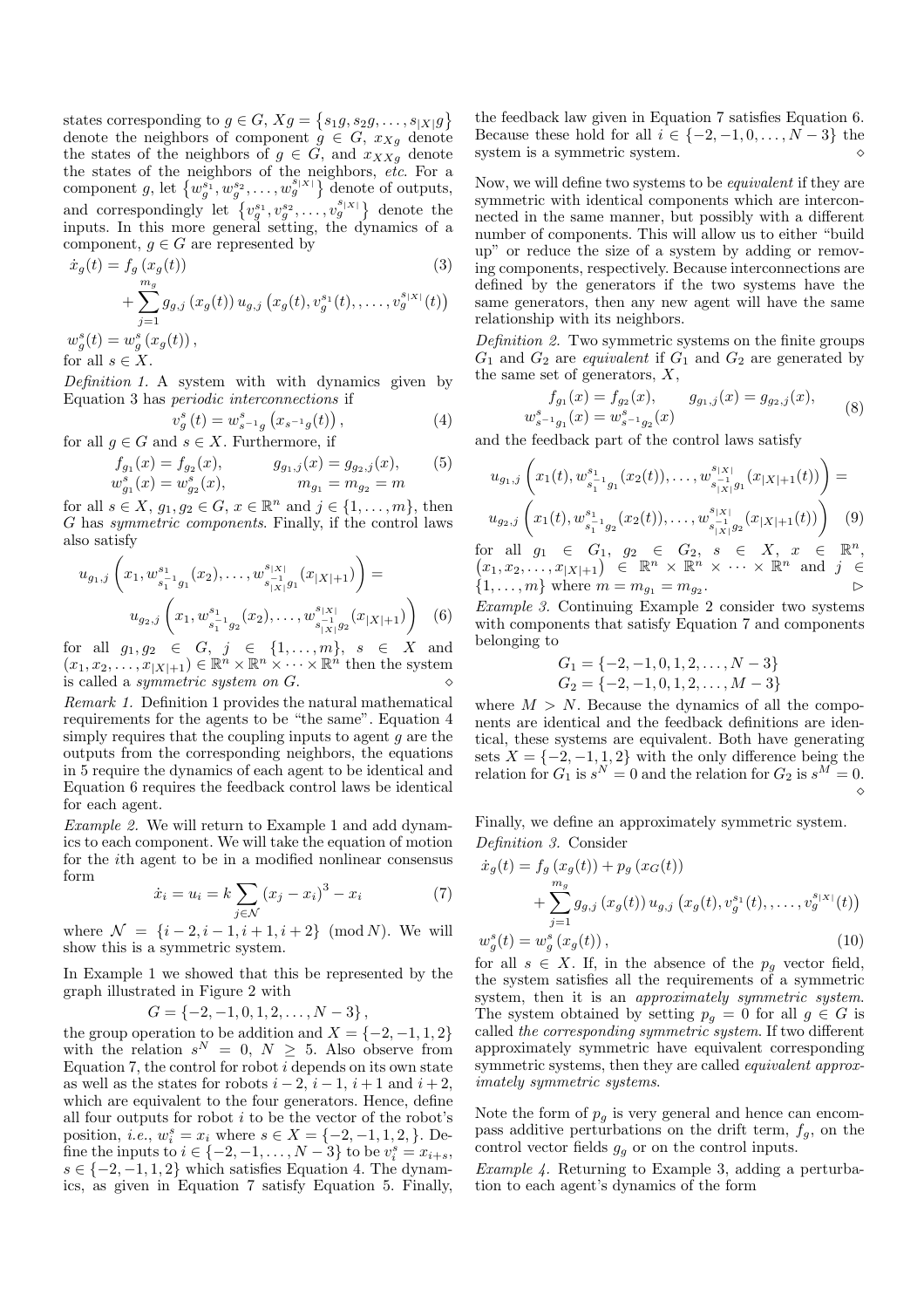$$
\dot{x}_i = k \sum_{j \in \mathcal{N}} (x_j - x_i)^3 - x_i + p_i (x_{-2}, \dots, x_{N-3}). \tag{11}
$$

This is an approximately symmetric system regardless of the specific form of  $p_i$ .

## 3. STABILITY AND BOUNDEDNESS OF APPROXIMATELY SYMMETRIC SYSTEMS

The main result in this paper is based on incorporating the following result into the symmetric context. There are many results on boundedness of solutions for systems with perturbed dynamics and this paper presents one of the possible ways to address the problem.

Theorem 2. Consider

$$
\dot{x} = f(x). \tag{12}
$$

Suppose that there exists a Lyapunov function,  $V(x)$ defined on  $0 \leq t < \infty$ ,  $||x|| \geq R$  where R may be large, which satisfies the following conditions:

- (1)  $\alpha (\Vert x \Vert) \le V(x) \le \beta (\Vert x \Vert)$  where  $\alpha(r)$  is continuously increasing and radially unbounded and  $\beta(r)$  is continuously increasing, and
- (2) the derivative,  $\dot{V}$  satisfies

$$
\frac{\partial V}{\partial x}(x)f(x) \le 0.
$$

Then the solutions of Equation 12 are uniform-bounded.

Proof. This is a corollary from Yoshizawa (1966) to Theorem 10.12 but simplified with autonomous dynamics. Results along a similar line are also in Khalil (2002).

The idea, of course, is that if  $\dot{V} < 0$  for large ||x|| but not necessarily so for  $||x|| \leq R$ , then any solution starting with large magnitude initial conditions will decrease at least to near  $||x|| = R$ .

The idea of the main result in this paper is that if an exactly symmetric system has very stable dynamics, then the bounded perturbed terms result in, at most, solutions which deviate from asymptotically stable behavior by an amount determined by the perturbation terms. Furthermore, this result holds for the entire equivalence class of systems, so a robotics control engineer only needs to check one system in the entire class to ensure stable operation of the entire class of systems.

Proposition 3. Given a symmetric system on a finite group G with generators X, let  $\mathcal{D}_G \subset \mathbb{R}^n \times \cdots \times \mathbb{R}^n$  (|G| times) be an open domain,

$$
\delta = \sup_{g \in G, x \in \mathcal{D}_G} \| p_g(x_G) \|
$$

and assume there is a smooth function  $V_G : \mathcal{D}_G \to \mathbb{R}$ ,  $\alpha_1 \|x_G\|^2 \le V_G(x_G) \le \alpha_2 \|x_G\|^2$  for all  $x_G \in \mathcal{D}_G$  and  $\alpha_1, \alpha_2 > 0$  such that:

(1)  $V_G$  may be expressed as the sum of terms corresponding to each component where

$$
V_g: \underbrace{\mathbb{R}^n \times \cdots \times \mathbb{R}^n}_{1+|X|\text{times}} \to \mathbb{R}
$$

$$
V_G(x_G) = \sum_{g \in G} V_g(x_g, x_{Xg})
$$
  
= 
$$
\sum_{g \in G} V_g\left(x_g, w_{s_1^{-1}g}^{s_{1-1}}(x_{s_1^{-1}g}), \dots, w_{s_{|X|}^{-1}g}^{s_{|X|}}(x_{s_{|X|}^{-1}g})\right),
$$
(13)

for all  $x \in \mathcal{D}_G$ ,

(2) the individual functions corresponding to each component in  $G$  are equal as functions, *i.e.*,

$$
V_{g_1} = V_{g_2} = V \tag{14}
$$

for all  $g_1, g_2 \in G$ , and (3) for any one of the  $g \in G$ ,

$$
\left\| \frac{\partial V_G}{\partial x_g}(x_G) \right\| \le \alpha_3 \left\| x_g \right\| \tag{15}
$$

and

$$
\frac{\partial V_G}{\partial x_g}(x_G) \left( f_g(x_g) + \sum_{j=1}^m g_{g,j}(x_g) u_{g,j}(x_g, x_{Xg}) \right) \le -\alpha_4 \|x_g\|^2 \quad (16)
$$

for some  $\alpha_3, \alpha_4 > 0$ .

Then the solution to any system in the equivalence class is uniform-bounded.

Proof. First we show that the conditions for Theorem 2 are satisfied and then we will show that any equivalent system on  $\hat{G}$  is such that Theorem 2 is also satisfied.

Because the Lyapunov functions corresponding to each component are identical, we may take

$$
\mathcal{D}_G = \underbrace{\mathcal{D} \times \cdots \times \mathcal{D}}_{|G|\text{times}}
$$

for some subset  $\mathcal{D} \subset \mathbb{R}^n$ . Note that for  $h \in G$ , because only  $V_h$  and its neighbors depend on  $x_h$ ,

$$
\frac{\partial V_G}{\partial x_h}(x_G) = \frac{\partial}{\partial x_h} \left( \sum_{g \in G} V_g(x_g, x_{Xg}) \right)
$$

$$
= \frac{\partial}{\partial x_h} \left( \sum_{s=e, s \in X} V_{sh}(x_{sh}, x_{Xsh}) \right)
$$

where  $e$  is the identity element in  $G$ . Hence,

 $\mathbf{r}$ 

$$
\dot{V}_G(x_G) = \sum_{g \in G} \left[ \frac{\partial}{\partial x_g} \left( \sum_{s=e,s \in X} V_{sg} (x_{sg}, x_{Xsg}) \right) \right]
$$
\n
$$
\left( f_g(x_g) + \sum_{j=1}^m g_{g,j} (x_g) u_{g,j} (x_g, x_{Xg}) + p_g(x_G) \right) \right].
$$
\n(17)

We will show that without  $p_q$  every term in the series in Equation 17 is equal to every other term as functions. Hence, because the domains of each function are restricted to the same range of values, then satisfaction of Equation 16 by one of them implies the same for all of them.

Consider any two  $g_1, g_2 \in G$ . Because of the definition of a symmetric system,  $f_{g_1} = f_{g_2}$  and  $g_{g_1,j} = g_{g_2,j}$  as vector fields (Equation 8) and  $u_{g_1,j} = u_{g_2,j}$  as functions (Equation 9). Finally, if we define the mappings corresponding to the differentials by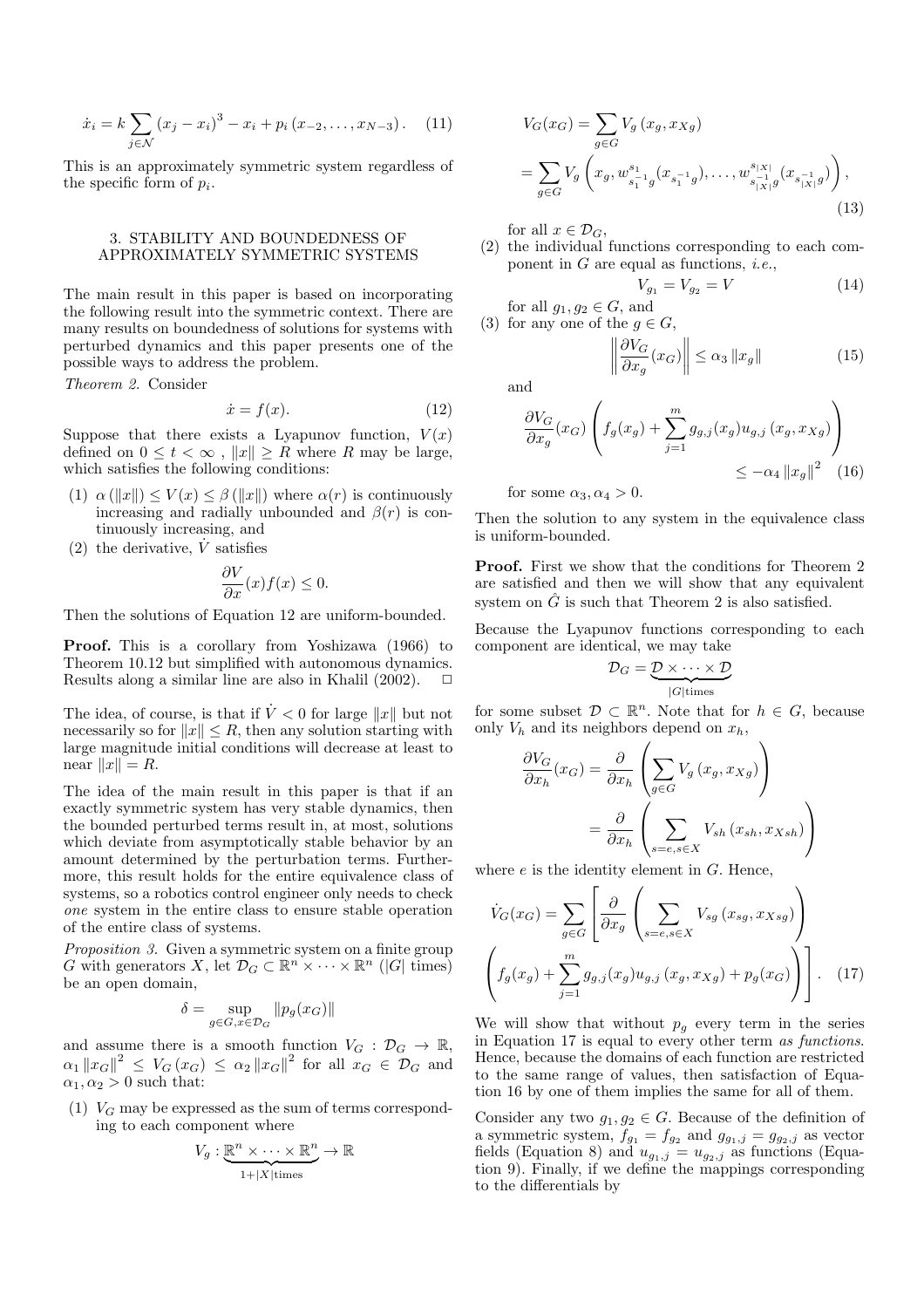$$
D_g V : \mathcal{D} \times \cdots \times \mathcal{D} \to \mathbb{R}^n
$$

$$
D_g V(x_g, x_{Xg}, x_{XXg}) = \frac{\partial}{\partial x_g} \left( \sum_{s=e, s \in X} V_{sg} (x_{sg}, x_{Xsg}) \right),
$$

the differentials corresponding to different components are equal as differentials i.e.,  $D_{g_1}V = D_{g_2}V$ . Hence, as functions, each term in the square brackets (without the  $p_g$  vector fields) are equal, and because the domain of each is restricted to the same set of values, each term satisfies Equation 16.

Thus, inequalities 15 and 16 give

$$
\dot{V}_G(x_G) \le \sum_{g \in G} \left( -\alpha_4 \|x_g\|^2 - \frac{\partial V_G}{\partial x_g} p_g(x_G) \right)
$$
  

$$
\le \sum_{g \in G} \left( -\alpha_4 \|x_g\|^2 + \alpha_3 \delta \|x_g\| \right).
$$

Because  $\mathcal{D}_G$  is the Cartesian product of the subspaces corresponding to each  $g \in G$ ,  $||x_G||^2 = \sum_{\alpha} ||x_g||^2$ . Thus, there must be at least one component such that,  $||x_g|| >$  $\|x_G\|/\sqrt{|G|}$ . Because each term is a quadratic, there will be a magnitude  $||x_q||$  that maximizes its corresponding term in the sum. Hence, there exists a magnitude, R, for which if  $||x_G|| > R$  even if all the remaining terms are such that  $||x_g||$  maximize the corresponding term in the sum, the remaining term is sufficiently large so that the overall sum is negative. Hence, for  $||x_G|| > R$ , the terms of Theorem 2 are satisfied.

For any equivalent system, hence with the same generators, all the arguments based on symmetry still apply. The only difference may be a different bound on  $||x_G||$  due<br>to the different number of components. to the different number of components.

Remark 4. The conditions expressed in Inequalities 15 and 16 are stricter than they might initially appear. The lefthand sides of each are functions of  $(x_g, x_{Xg})$  while the right-hand sides are a function only of  $x_g$ . Hence, any contribution from the states of the neighbors must either cancel or be strictly negative.

In words, what Proposition 3 provides is that if the corresponding symmetric system for an approximately symmetric system has the right stability properties, then

- the perturbed system has bounded solutions with a known bound, and,
- *any* equivalent approximately symmetric system also has bounded solutions if the perturbation terms are bounded.

## 4. EXAMPLE

We will illustrate the application of the results to the approximately symmetric system from Example 4. We will consider two equivalent symmetric systems one with five agents and one with fifteen agents. In each case, the equations of motion are given by Equation 11 with  $k = 1$ and we take the perturbation terms to be of the form

$$
p_i(x) = k_i \tan^{-1}(x_2)
$$
 (18)

with  $k_1 = 3, k_2 = 6$  and  $k_4 = -9$  and the rest of the  $k_i = 0$ . With these perturbation terms,  $\delta = \sqrt{126\pi}/2 \approx 17.6$ .



Fig. 3. Bounded solutions for approximately symmetric five-agent system.



Fig. 4. Nonsymmetric consensus bounded behavior for 15 agent system.

Let

$$
V = \frac{1}{2} ||x||^2 = \frac{1}{2} \sum_{i=-2}^{N-3} x_i^2
$$

which is of the form of Equation 13. Then for the *i*th agent

$$
\dot{V}_i = x_i \dot{x}_i = x_i \left( \sum_{j \in \mathcal{N}} (x_j - x_i)^3 - x_i + p_i \right)
$$
  
=  $\frac{1}{2} \sum_{j \in \mathcal{N}} \left( x_i (x_j - x_i)^3 + x_j (x_i - x_j)^3 \right) - x_i^2 + x_i p_i$   
=  $-\frac{1}{2} \sum_{j \in \mathcal{N}} (x_j - x_i)^4 - x_i^2 + x_i p_i.$ 

Note that if the perturbation term is removed, Equation 16 is satisfied. Also,  $\frac{\partial V}{\partial x_i} = x_i$ , so the bound is satisfied with  $\alpha_3 = 1$ . Hence, all the conditions for ultimate-bounded are satisfied.

Solutions for a five-agent system are illustrated illustrated in Figure 3. By Proposition 3, these results must hold for any equivalent system as well. For a fifteen agent system with the same perturbation terms on agents one, two and four, the solution is illustrated in Figure 4.